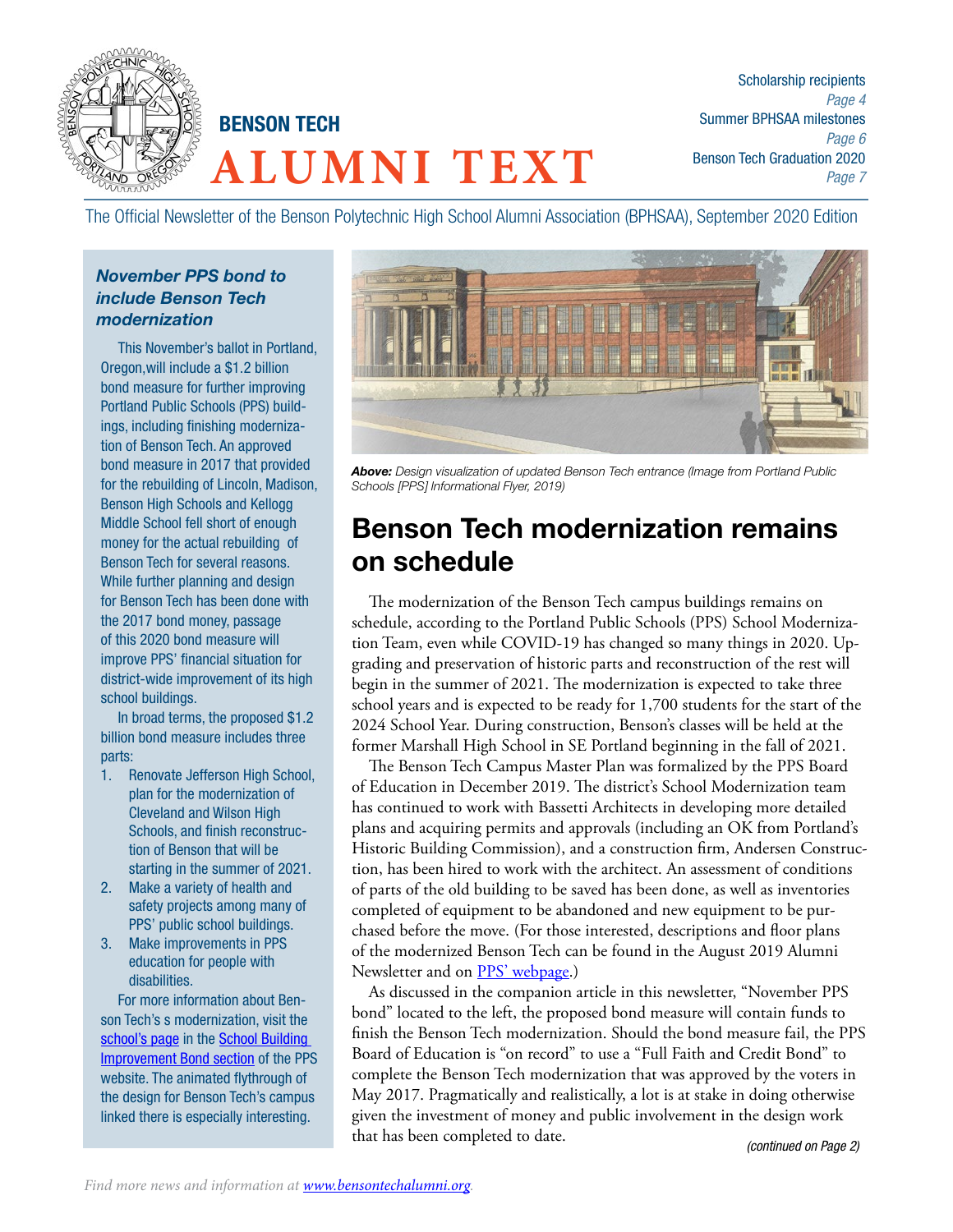#### *November PPS bond,*

*continued from front cover*

In the event that the 2020 bond measure does not pass, PPS has indicated that it will complete the Benson Tech Modernization by a "Full Faith and Credit Bond." The BPHSAA and individual members have been active participants in the planning and design work to date, and we encourage Benson Tech alumni in Portland to vote for the bond measure to continue to move Benson's modernization forward.

#### *Editor's Note*

*As noted throughout this newsletter, the COVID-19 pandemic has affected so many activities.* 

*The BPHSAA Board of Directors has continued to meet virtually each month and remains committed to keeping the Benson Tech alumni electronically informed during these unusual times through newsletters like this one and the BPHSAA website.* 

*Thanks are due to Rob Johns, Rachael Lizio Katzen Kurynny, and Max Baker for their articles, as well as the one from Sig Unander (Simon Benson's great-grandson). And a very special thanks to Connie Mar, our ever-dependable newsletter designer. -Dale Bajema, Editor*



*Above: Benson Tech in 1917 (image from The Journal of Electricity).*

#### Benson Tech modernization, *continued from front cover*

 In anticipation of Benson Tech's students arriving in the fall of 2021, needed changes and additions at the former Marshall High School will be made this coming spring. While Marshall's campus does not include shops and technical environments like Benson Tech, the school's existing career technical education (CTE) and multipurpose spaces will be upgraded and brand new equipment acquired to meet most of Benson Tech's interim instructional needs related to health occupations, digital communications and some of its construction and manufacturing programs. An auxiliary building is being built for the automotive shop and other programs that use heavier pieces of equipment.

During the three years at Marshall, Benson Tech's academic programs and athletic programs will benefit from the upgrades at Marshall since its closure as a high school in 2012. (Franklin, Grant and Madison students, in turn, used the building while their schools were recently modernized.) Given Marshall High School's non-central city location, PPS is making plans to provide special transportation from more distant parts of Portland,such as the Roosevelt and Wilson areas. It should also be mentioned for Tech Show fans, preliminary thought has already been given to continue Benson's Tech Show traditions while at Marshall High.

Curtis Wilson, Benson Tech's principal, has just recently obtained approval from PPS for a designated vice principal of construction to handle the details around the transfer of equipment, readiness for Marshall opening in the fall of 2021 to Benson Tech students, and continued construction/school move details. This vice principal of construction will be Dan Malone, who recently retired as vice principal of Roosevelt High School. Dan has experience with the same architect, Bassetti Architects, from when Roosevelt went through its renovation, so he brings both the student and functional aspects of a school construction environment to support the Benson Tech renovation. A North Portland native, Dan is a 1977 graduate of Central Catholic and went on to earn a bachelor's degree from the University of Portland Bachelors before going straight into teaching/coaching at Roosevelt. Dan was also a strong guide for a young Curtis Wilson, serving as his track coach while Curtis was attending Roosevelt High School.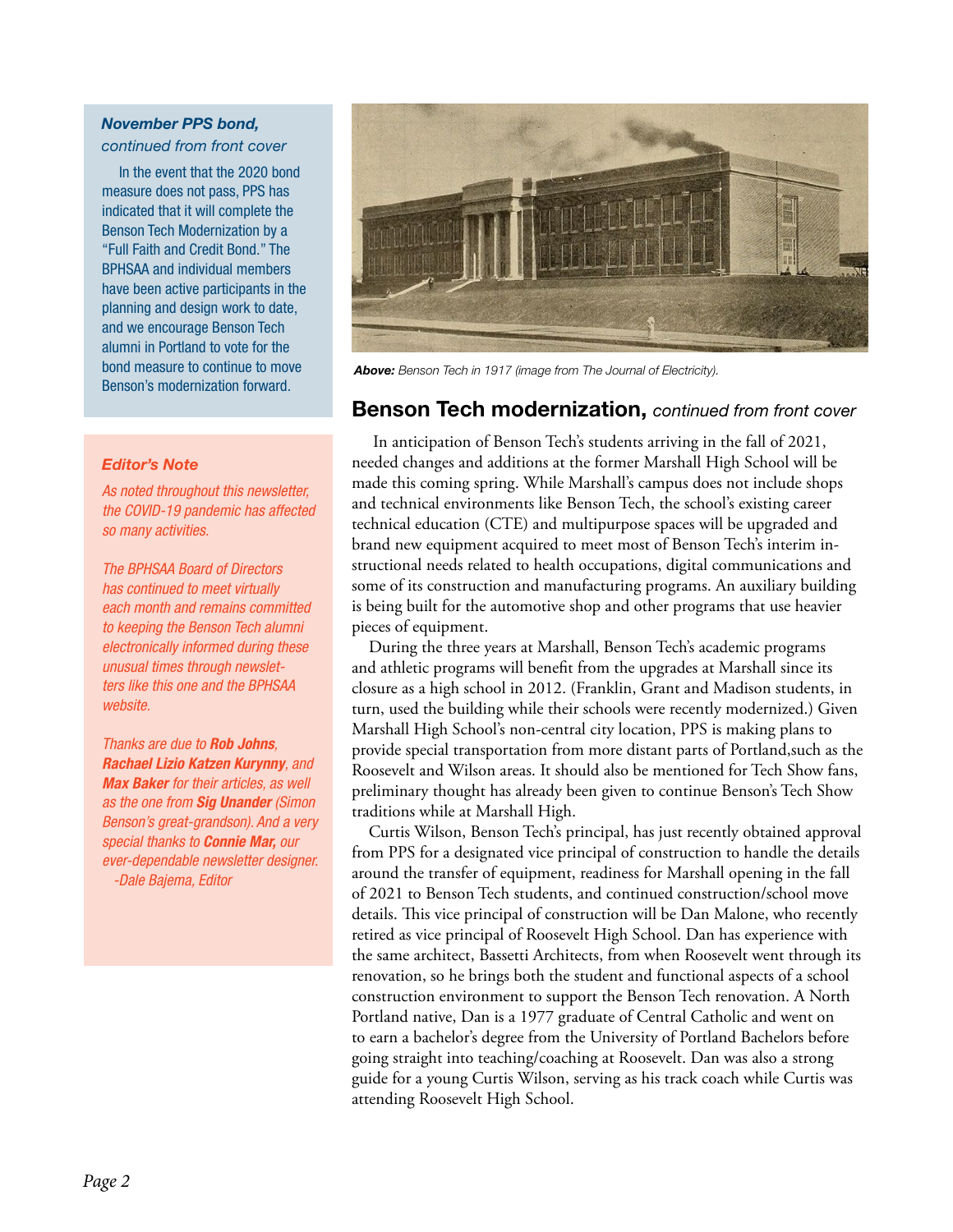# Benson Tech starts school year online

Benson Tech is starting the 2020 school year online, as will the rest of Portland Public Schools (PPS). This fall, Benson Tech has 1,063 students (256 of which are 9th graders).

Following the State of Oregon's guidance regarding the SARS-CoV-2 virus (causing COVID-19 disease) pandemic, PPS has decided almost all of its classes will be virtual until the end of the first quarter on November 5, 2020. A decision will be made in October whether it will be safe to resume in-person learning this fall or wait until the beginning of the Spring second semester in January. All sports are being postponed until late December.

As part of this online learning, Benson Tech and other PPS high schools will have four class periods instead of eight per day, thus intensifying learning so that a year's material can be covered in one semester. Periods 1-4 are being taught this fall; periods 5-8 will be covered in the second semester. The State of Oregon has mandated usual comprehensive testing for the 2020 school year. (This past spring during the initial COVID-19 closing, teachers were allowed to simply award a "complete/incomplete.") There will be no change in graduation requirements for the Class of 2021.

While the virtual teaching of academic subjects will be somewhat difficult online; hands-on career technical education (CTE) is even more so. The State of Oregon and PPS officials are exploring whether it may be safe to have some limited small group in-school instruction for some CTE classes, especially when it is possible to socially distance in large shop areas. Such classes would be voluntary for both the students and teachers, since it does introduce risk of exposure. In the meantime, PPS is putting together CTE learning kits to assist Benson Tech's and other CTE teachers to conduct classes online

In the meantime, Benson Tech teachers and Principal Curtis Wilson are continuing to enhance, deepen, and improve the virtual CTE teaching efforts they started this past spring. This is important because many of Benson Tech's students selected the school for the hands-on CTE curriculum and experience. CTE experiences also allow students to learn skills used to gain apprenticeships and trade jobs directly out of high school — a path alternative to or in conjunction with higher education.

A state-wide athletic schedule is being developed for all high school sports. At this time, the expectation is that fall sports will begin on Feb. 22, 2021; winter sports on Dec. 28, 2020; and spring sports will begin on April 19, 2021 and end on June 26 . With the schedules likely to



*Above: Benson Tech students learning in the virtual classroom for fall term 2020.*

overlap, many athletes may have to decide in which sports they will participate this year. As more details are known, the BPHSAA will post information on its webpage.

Earlier in the summer, PPS had thought it would be safe to resume in-person instruction in a hybrid manner with half of the students attending school Monday and Tuesday, deep cleaning the school on Wednesday, and the other half of the students attending Thursday and Friday. Classrooms could be configured to hold roughly 8-10 students at a time with other safety measures taken elsewhere in the school building. By early August, the State of Oregon concluded with the incidence of the virus well above the accepted guidelines, in-person instruction would not be wise. You can find more about school opening plans on the "Planning for the 2020-2021 School Year" page located in the Oregon Department of Education Health Safety and Wellness section on the State of Oregon website.

As with so many things during this pandemic, as evidence and data accumulate, and more is known, there may be further changes in Benson Tech's 2020-21 school year.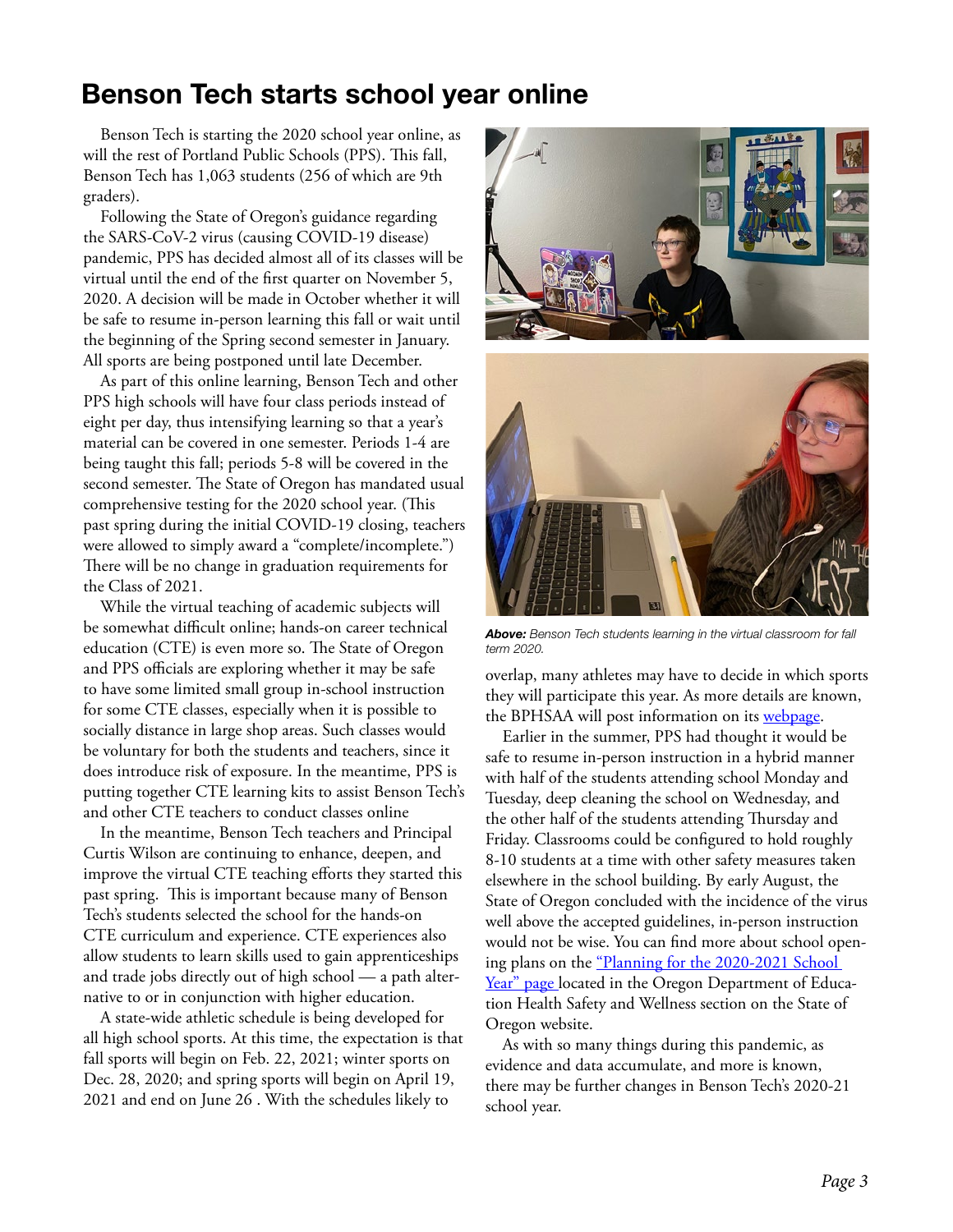## 2020 Benson Tech Alumni scholarship recipients announced

Four Benson Tech seniors were awarded \$2,300 scholarships from the Benson Polytechnic High School Alumni Scholarship Fund this past spring to continue their education after graduation: **John Anthony** and **Nathaly Jiminez** (both computer engineering majors), **Alexandra Frision** (health occupations), and **Brandon Torres-Celis** (Automotive).

The BPHSAA and all former graduates salute you and wish you great success!

These scholarships were funded by the annual earnings of a growing collection of money contributed by Benson Tech alumni and safely invested in the Oregon Community Foundation. From the beginning, the fund's objective has been to help Benson Tech graduates go to community colleges and/or focused technical training programs. More than 100 Benson seniors have been so assisted.

Since 1991, when the fund was set up by the Classes of 1939, 1940 and 1941, hundreds of former Benson Tech alumni have contributed in small and large amounts. A few classes have donated at their reunions as a class. As the fund has grown, larger scholarships have been made possible. Please consider contributing to the success of Benson Tech graduates and making a contribution (\$25 or more) online on the Scholarship Fund page of the BPHSAA website or by check to The Oregon Community Foundation, 1221 SW Yamhill St., Suite 100, Portland Oregon 97205 (note in the memo line – Benson Polytechnic High School Alumni Scholarship Fund).

## The Simon Benson Fund

*By Sig Unander (Great-grandson of Simon Benson)* Benson Polytechnic High School ... Portland's iconic "Benson Bubbler" fountains ... the Simon Benson House ... Benson State Park ... these treasured public assets exemplify the vision and generosity of their namesake, a poor Norwegian immigrant who dared to dream big.

Simon Benson's life was a cross-section of Oregon's economic development. Starting as a small independent logger, he revolutionized the Northwest timber industry, pioneering steam powered logging and perfecting huge seagoing log rafts. He led the movement to build good roads and served as the first Chair of the Oregon State Highway Commission. Benson was honored as Oregon Citizen of the Year at the Panama-Pacific International Exposition in San Francisco.

Although Benson never completed elementary school, he placed a high value on academic education and career training in trade crafts. He envisioned a public school in Portland that would provide both. In

1917, he donated funds for and founded Benson Polytechnic High School.

A quarter century after Benson's death in 1942, his grandson, former State Treasurer Sig Unander, Sr., established the Simon Benson Fund, Inc. The Fund was incorporated on March 9, 1965 as a nonprofit corporation to operate "exclusively for charitable and educational purposes within the State of Oregon." Its bylaws authorized the funding of academic scholarships and other charitable functions, in keeping with the value that Benson placed on education and opportunity.

The Fund's board decided that its assets — including donations and investment income — should be used pri-

> marily to finance annual awards of college and university scholarships to deserving Benson Tech High School seniors upon their graduation. A tradition evolved in which awards were made to the recipients as part of a school graduation assembly every spring.

> One exception to the policy of providing funds for scholarships for Benson Tech students was made during the restoration of the Simon Benson House in 1999. Funds were donated that financed the installation of a Benson Bubbler fountain by the house at its new home on the Portland State University campus.

> Through the years the Simon Benson Fund's asset portfolio, managed by a private

investment firm, grew significantly, enhancing its mission of helping talented Benson Tech seniors finance their higher education with scholarship awards in memory of the school's founder. In 2007, responsibility for managing the Fund's assets and granting annual awards was assumed by the Oregon Community Foundation, a large nonprofit corporation headquartered in Portland.



*Above: Simon Benson with an iconic Benson Bubbler fountain. (Image from the Oregon Historical Society.)*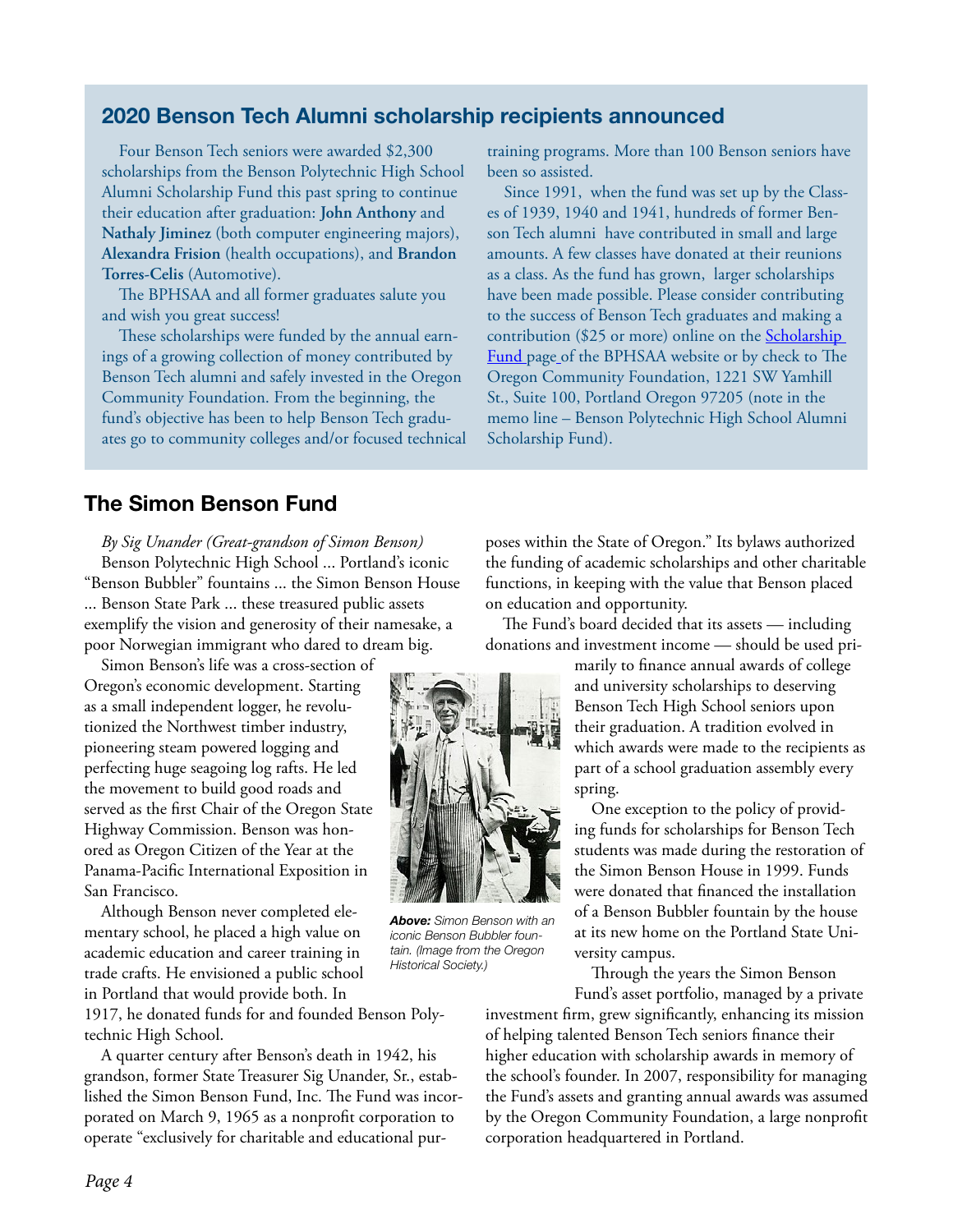

*Images from Portland Public Schools, Benson Tech Football and Benson Athletics (Flickr and Twitter)*

### A message from TechPride Volunteers and the Benson Tech Boosters

#### *By Elizabeth O'Malley, Karen Peters, Lisa Yanase, Amber Johnson, and Wendy Farber*

 The Tech Pride Volunteers and Benson Tech Boosters are a group of parents, guardians, family members, friends and alumni who come together to help support the Benson Tech community. You can get involved by joining our email list at TechPrideVolunteers@gmail.com, where we'll share occasional updates and volunteer opportunities. Our goal is to make it possible for everyone to support Benson Tech in a way that works for them.

 The three pillars of our community of volunteers are supporting are:

**Student Life:** We (usually) help with dances/student activities, partner with a local non-profit to supply free food to students week, and staff tables during various school events. We would love ideas about how we can build community remotely for the things that make high school fun.

**Faculty and Staff:** We provide treats and meals during conferences, teacher appreciation week, and other activities. We would love ideas about how to support these essential workers as they navigate a whole new way to practice their craft.

**Student Athletes through Benson TechBoosters** (a tax-exempt,  $501(c)(3)$  organization): In our first year (2019–2020), the Benson TechBoosters raised more than \$6,000 through fundraising events, concessions, and spirit gear sales. Proceeds are distributed to teams for extra training gear and other support. Even if we can't

get together in person during the pandemic and Benson Tech's closure, we can still raise money for our student athletes for when they return just by taking a few minutes to register for:

- Amazon Smiles Remember to log in under Amazon Smiles each time you shop
- Fred Meyer Community Reward points Select "Benson TechBoosters" and then do your usual shopping.

These reward programs will send 0.5% of your purchases straight to the TechBoosters account, which are disbursed to our teams quarterly. Please to sign up for these awards programs to raise funds without spending an extra penny!

In this year of innovation it's important to keep our community strong to maintain the Benson Tech legacy. To that end, we welcome your time, energy, and ideas! Please feel free to reach out to us at TechPrideVolunteers@gmail.com with any questions, ideas, or new ways you'd like to get involved. We especially need help with website development.

*The BPHSAA appreciates the efforts of the Tech Pride Volunteers and Benson Tech Boosters. We support their efforts and encourage our alumni to get involved. More information can be found at the following websites:*

- *Tech Pride Volunteers Building Community techpridevolunteers.org*
- *• Benson TechBoosters bensontechboosters.org (email at bensontechboosters@gmail.com)*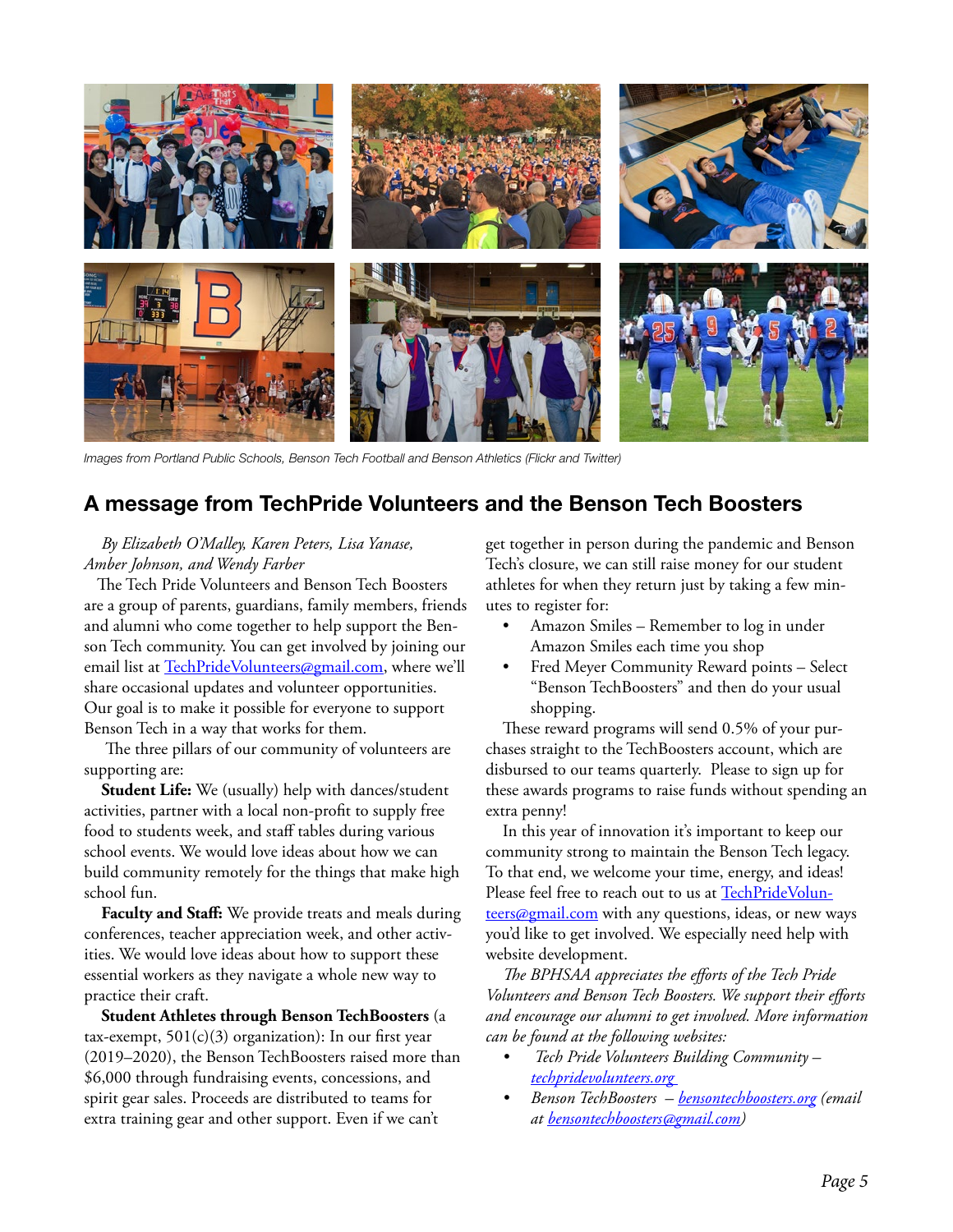## *Update on COVID-19 impacts on BPHSAA events and activities*

All 2020 BPHSAA-sanctioned events have been postponed or canceled due to the COVID-19 pandemic. We look forward to hosting alumni gatherings once it is safe to do so. For up-to-date information regarding class reunions and BPHSAA events, please check both the BPHSAA website and class-specific Facebook pages.

Is your class planning a reunion in 2021 (rescheduled or otherwise)? If so, please contact info@bensontechalumni.com with the details, including the date, location, ticket price, and organizer contact information.

The BPHSAA can help you to spread the word about your event through our alumni emails and social media accounts, and will even post an announcement on our webpage!

#### *Attention members of Benson Tech Class of 1971:*

Gene Nelson recently contacted the BPHSAA to see if any of his classmates are interested in, or are already in the process of planning, a 50th reunion. If so, please reach out to Gene directly at Benson.Tech71@gmail.com, and be sure to keep the BPHSAA in the loop!

## Summer 2020 BPHSAA milestones





*Left: Bob Golden (Class of 1937) enjoys some Benson Tech "swag" from the BPHSAA to mark his 101st birthday. Above: Bud Lewis (Class of 1939) in June in Duniway Park in SW Portland, working to reach his goal of raising \$100,000 for the Sunshine Division by walking 100 laps in time for his 100th birthday. Bud's effort was featured in The Oregonian. (Image captured from OregonLive YouTube video.)*

Thanks to outreach from a thoughtful employee of Regency Park Assisted Living Community, BPHSAA Chair **Rob Johns** was able to take part in the July 8th socially distanced parade celebrating **Bob Goldman's** (Class of 1937) 101st birthday.

We were also thrilled to learn that **Bud Lewis** (Class of 1939) recently turned 100. Read the Oregonian article about Bud and his "100 Laps to 100 Years" birthday fundraising initiative for the Sunshine Division.

*Are you (or another Benson Tech graduate) celebrating a notable milestone? The BPHSAA would like to know about the triple-digit birthdays, extraordinary educational achievements, and significant professional accomplishments of our alumni. We even may (with your permission) include news of your milestone in a future edition of the Alumni Text newsletter! Please email info@BensonTech-Alumni.org with relevant details, and be sure to include your name and class year.*

#### Thank you, Benson Tech health workers!

Through these trying times of COVID-19, now more than ever, it's important for all of us to recognize the front-line health workers. The BPHSAA wishes to thank

all of them, and we especially salute the Benson Tech health occupation graduates who are now serving in these dangerous conditions.

The Benson Tech Health Occupations Program has provided valuable introductory preparation for hundreds of Benson Tech students interested in a career in the many facets of health and medical care. Many of those graduating from the program have gone on to careers as doctors,



*Above: Health Occupations Program demo at Tech Show 2015.*

dentists, medical technicians, nurses, and hospital and clinic workers. While we don't know who all of you are by name, we especially appreciate your efforts during this COVID-19 pandemic.

.